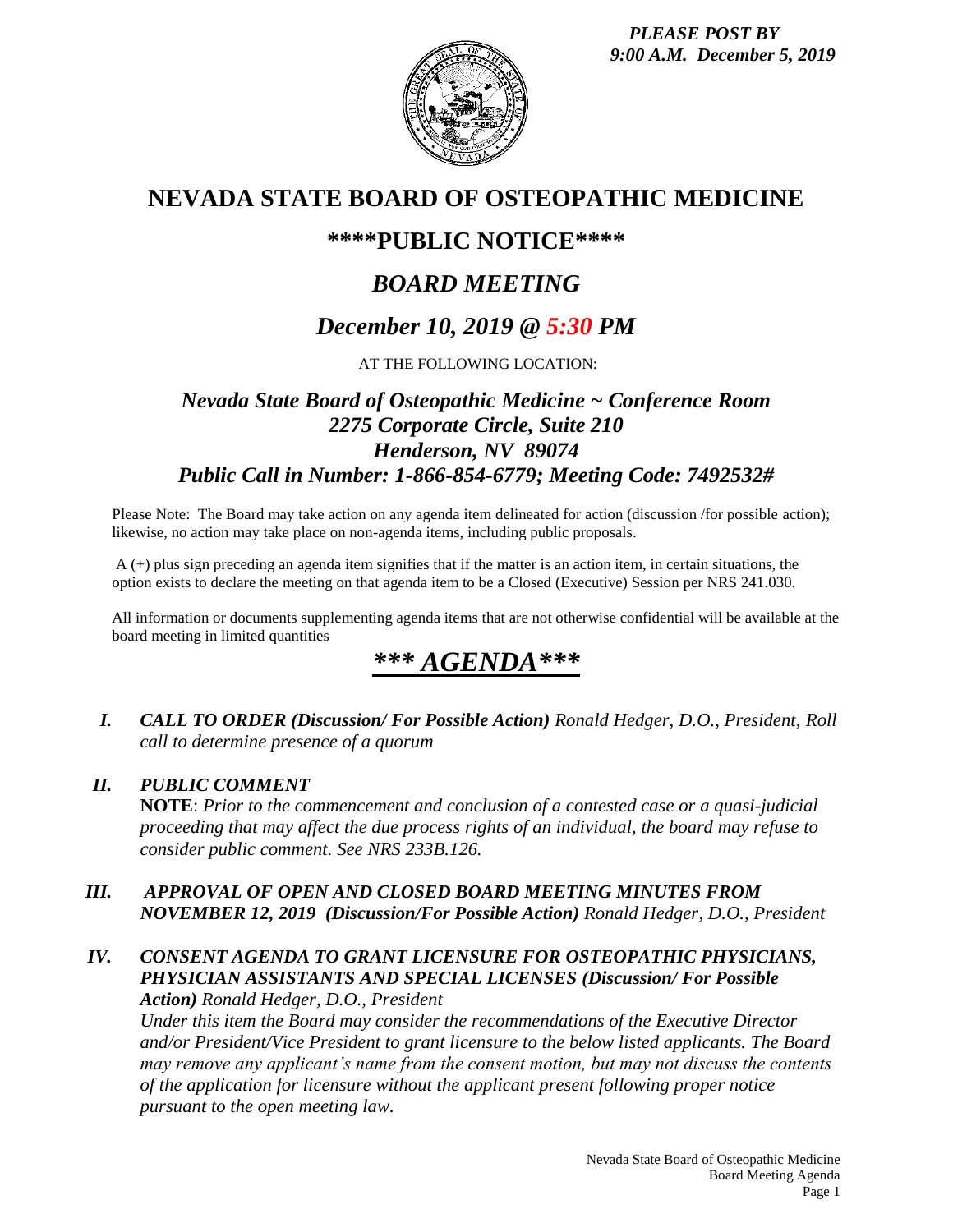*Special Licenses NRS.633.411: Eric Batory, D.O. Kingman/Sunrise Michaela Hasenkrug, DO. Kingman/Sunrise*

# **EFFECTIVE 01/01/20**

**Osteopathic Physician Name Specialty** Julia Cameron-Morrison, D.O. Diagnostic Radiology Rommel De Vera, D.O. Family Medicine Derek Gnehm, D.O. Anesthesiology Theodore Heim, D.O. Emergency Medicine Maile Kane, D.O. **Family Medicine** Kimball Knackstedt, D.O. Cardiothoracic Surgery Paul Lanier, D.O. **Orthopedic Surgery** Adam Reno, D.O. **Family Medicine** Anne Sinnott, D.O. Emergency Medicine Jordan Thomson, D.O. **Ophthalmology** Sean Williams, D.O. Emergency Medicine<br>
Kristen Woody, D.O. Family Medicine Kristen Woody, D.O.

*Physician Assistant Supervising Physician Alysse Thummel, PA-C Steven Nishiyama, D. O.*

*I. + CONSIDERATION OF AND POTENTIAL ACTION REGARDING PAYMENT SETTLEMENT AGREEMENT WITH MARIAN ORR, D.O., (Discussion/For Possible Action) (NOTE: The Board may go into closed session pursuant to NRS 241. because the discussion may involve matters involving legal advice related to ongoing litigation.). Ronald Hedger, D.O., President*

## *II. EXECUTIVE DIRECTOR'S REPORT*

- *a. Financial Statements*
- *b. Licensing*
- *c. Staffing*
- *III. LEGAL REPORT (Discussion/For Possible Action) by Louis Ling, Board Counsel and/or Justin Taruc, Deputy Attorney General*
- *IV. LEGISLATIVE UPDATE (Discussion/For Possible Action) by Susan Fisher, Board Government Affairs/Lobbyist*.
- *V. ITEMS FOR FUTURE DISCUSSION/ACTION/UPCOMING AGENDA*
- *VI. PRESIDENT'S REPORT on Board Business, Ronald Hedger, D.O., President*

## *VII. PUBLIC COMMENT*

*Prior to the commencement and conclusion of a contested case or a quasi-judicial proceeding that may affect the due process rights of an individual, the board may refuse to consider public comment. See NRS 233B.126.*

*Under the public comment item, members of the public may bring matters not appearing on this agenda to the attention of the Board. The Board may discuss but may not act on the matters at this meeting. A citizen may speak on a matter not on the posted Agenda after all matters listed on the posted Agenda have been acted upon by the Board, but only after*